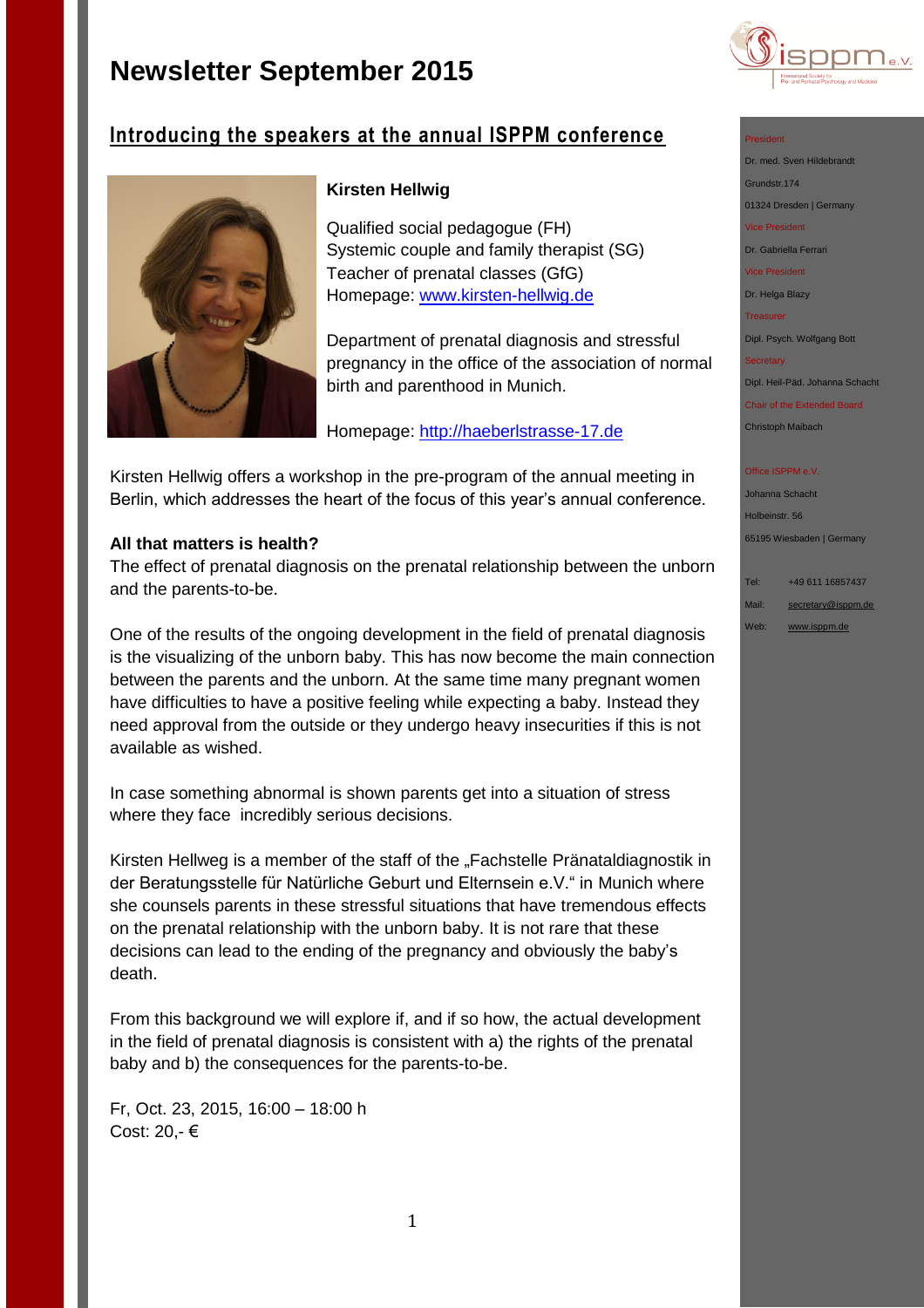



# **Claudia Krüger**

Licensed TOMATIS®-Trainer, NLP Practitioner; Master and Coach, Peter Hess Sound Masseur, Trainer for Autogenous Training, Conference Interpreter und Musician.

For the last 7 years I've been leading the EinKlangRaum and the TOMATIS Institute in Cologne. We support many children who have difficulties being in the world because the pregnancy might have been burdened, or the

birth was complicated or artificial or much too premature. Of course, it is also pregnant women who come to the institute to listen to be well prepared for all the upcoming events.

EinKlangRaum Tomatis Institut Köln, Herwarthstr. 12-14, 50672 Köln Tel. 0221 27250550, E-Mail: koeln-tomatis@ein-klang-raum.de Homepage: [www.ein-klang-raum.de,](http://www.ein-klang-raum.de/) www.koeln-tomatis.de

Claudia Krüger gives a workshop on:

### **What exactly is it that an unborn baby does hear?**

This is the question that has been explored by the French doctor Alfred Tomatis. From the  $20<sup>th</sup>$  weeks of pregnancy the fetus hears the mother's voice which becomes something like an emotional "soundwise" substance that is outstanding for the physical and psychological development of the baby. This is why it is so important that the baby experiences the mother's voice as being pleasant.

So what happens when the mother-to-be is unhappy, stressed, and anxious or often times alone?

In these cases the TOMATIS®-Method helps. The listening training from Prof. Tomatis has an energizing dynamic effect on the mother-to-be. She becomes more stable mentally and physically and more stress resistant. These are all factors that support a mother awaiting birth without distress and fear. Learn more about this!

Friday, Oct. 23, 2015, 14.00 -16.00 h Cost: 20,- €

### **For both workshops participation is still possible!**

Here is the link to have access to the program and also more information and an application form for the Annual Conference at Berlin: <http://www.isppm.de/jahrestagung-der-isppm/>

**Deadline for application: Mo, Oct. 19, 2015** (Additional Fee if booked on the day is 20  $\epsilon$ )

### President

Dr. med. Sven Hildebrandt Grundstr.174 01324 Dresden | Germany

Vice President

Dr. Gabriella Ferrari

Vice President

Dr. Helga Blazy

Treasurer

Dipl. Psych. Wolfgang Bott

### **Secretary**

Dipl. Heil-Päd. Johanna Schacht

Chair of the Extended Board Christoph Maibach

#### **Office ISPPM e.V**

Johanna Schacht Holbeinstr. 56 65195 Wiesbaden | Germany

Tel: +49 611 16857437

Mail: [secretary@isppm.de](mailto:secretary@isppm.de)

Web: [www.isppm.de](http://www.isppm.de/)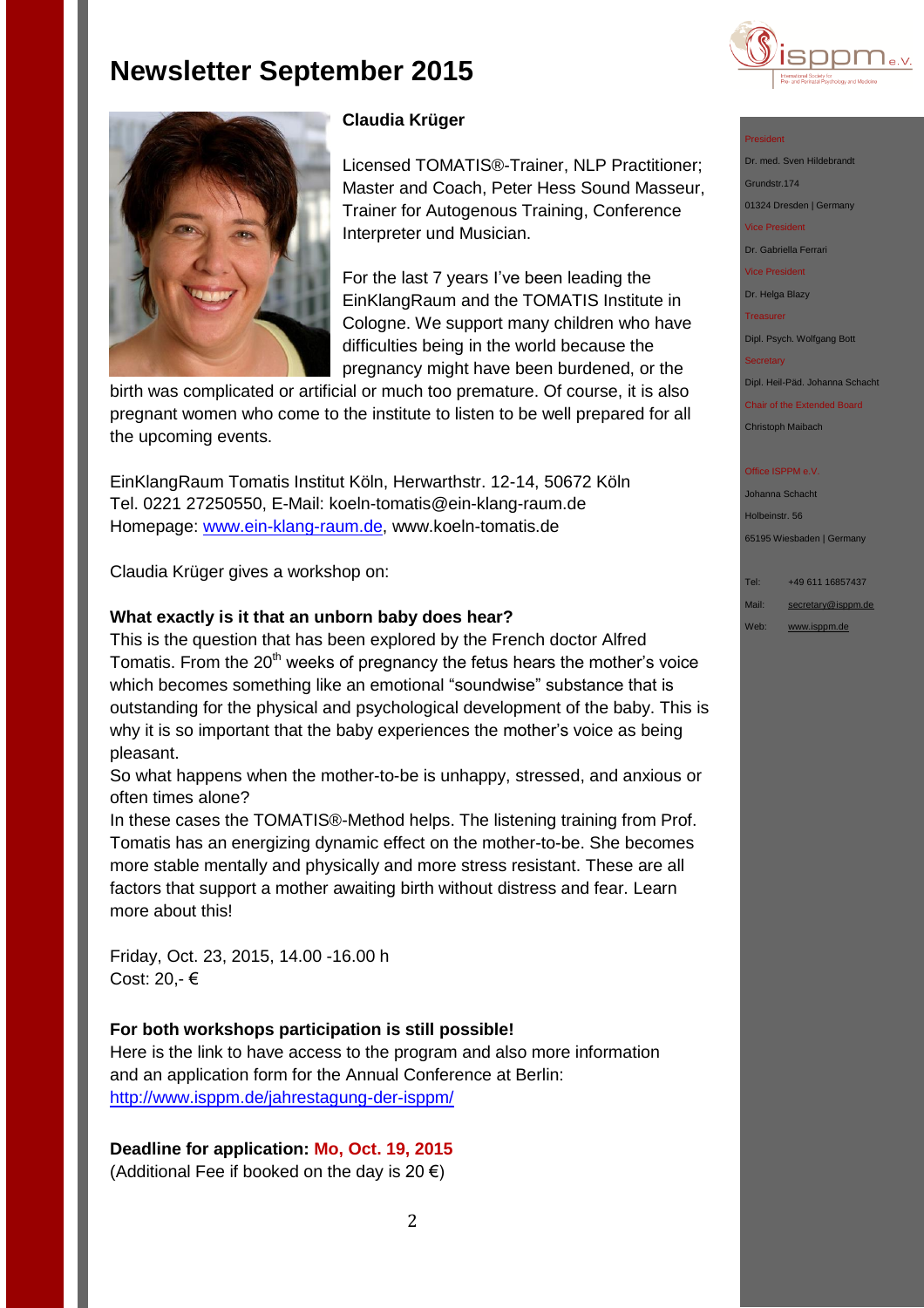

# **News from ISPPM Switzerland**

At the end of May there were mayor changes with the personnel and also the organizational structure. All founding members who were still active after ten years of full commitment resigned. They have been replaced by other motivated members. Another change in our organization is that we have installed working teams to give our efforts a broad personal basis. We also have a new secretary. Find our information on our website: <http://www.isppm.ch/isppm/vorstand/>

## ISPPM Switzerland can also be found on

Facebook: <https://www.facebook.com/isppm>

This site depends on cross-linking. All associated members are welcome to click "like" and to share the webpage. They also can become members of the community and receive the latest news online. Those who are not on Facebook have access to the information there.

Another innovation: our website shows the events of the coming year: <http://www.isppm.ch/programm/> We are getting more and more up to date  $\odot$ 

And finally: Maggie Phillips visited us for a workshop in Basel on 13<sup>th</sup> and 14<sup>th</sup> June. There was big interest shown on her presentation of the Polyvagal Theory and the Ego-State-Therapy which is now available on DVD. <http://www.isppm.ch/medien/maggie-phillips/> Cost for associated members is  $35 \in$  each set, postage included.

Warm Greetings Michael Flämmig Co-president

# isppm schweiz

### **Postanschrift:**

Michael Flämmig Frobenstrasse 65 4053 Basel Tel: 061 271 20 32 Mobil: 076 309 55 69 E-Mail: [mail@isppm.ch](mailto:mail@isppm.ch)

### **Sekretariat & Anmeldung:**

Manuela Arber Telefon: +41 079 360 19 62 E-Mail: [sekretariat@isppm.ch](mailto:sekretariat@isppm.ch) Website[: www.isppm.ch](http://www.isppm.ch/) Twitter: [twitter.com/isppm](http://twitter.com/isppm)

### President

Dr. med. Sven Hildebrandt Grundstr.174

01324 Dresden | Germany

Vice President

Dr. Gabriella Ferrari

Vice President

Dr. Helga Blazy

**Treasurer** 

Dipl. Psych. Wolfgang Bott

**Secretary** 

Dipl. Heil-Päd. Johanna Schacht

Chair of the Extended Board Christoph Maibach

Office ISPPM e.V

Johanna Schacht Holbeinstr. 56

65195 Wiesbaden | Germany

Tel: +49 611 16857437

Mail: [secretary@isppm.de](mailto:secretary@isppm.de)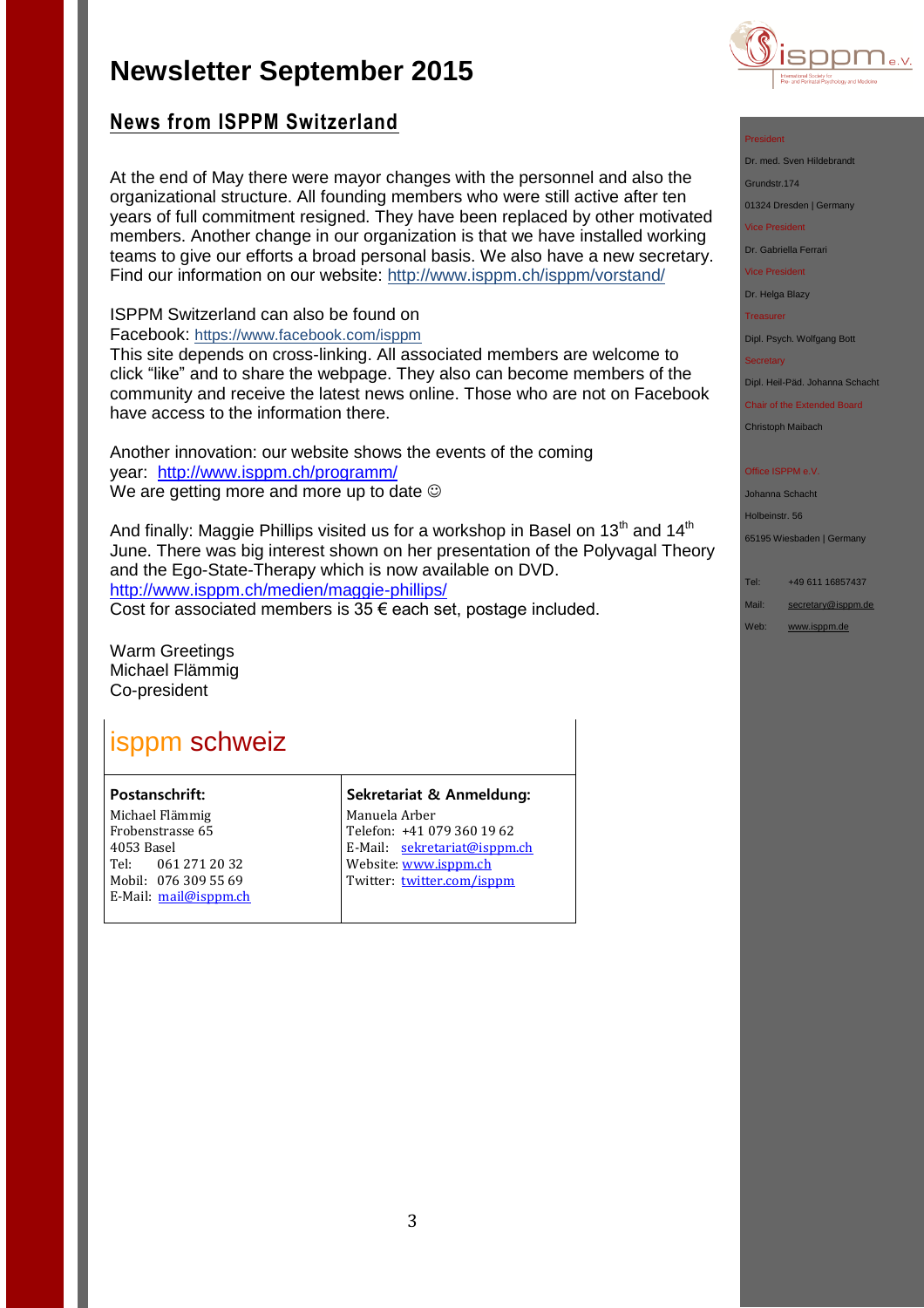

# **Briefly**

The ISPPM has been accepted to become a member of the **National Coalition of Deutschland – Netzwerk für die Umsetzung der UN-Kinderrechtskonvention e.V. (NC)**

(The NC is a network to apply the UN-convention on children's rights.) Dr. Eichholz represents the NC and is a Keynote Speaker at our Congress in Berlin.

By collaborating together we want to make the politicians and the general public aware

of the importance of the protection of pregnancy and birth on behalf of child protection.

Homepage NC: [www.netzwerk-kinderrechte.de](http://www.netzwerk-kinderrechte.de/)

## **Jonathan Delafield-Butt**

Have a look at the papers of this researcher and find a rich resource: <https://strathclyde.academia.edu/JonathanDelafieldButt/Papers>

Please, visit our [Facebook-site](https://www.facebook.com/pages/ISPPM-eV/124066644364106) for more information.

# **Events Diary**

# **Dates isppm e.V.**

### **23 – 25 October 2015: Annual Conference in Berlin "I feel – so I am"**

Needs of antenatal children and their parents in the area of tension between birth-cultural developments, health-politics, basic rights, ethics, and economy

**Friday, Oct. 23, 14.00 – 18.00 h Pre-Congress-Workshops,** parallel **extended board meeting Friday, Oct. 23, 18.00 – 21.00 h Members Assembly,** parallel **film Presentation Saturday, Oct. 24, 9.00 h – Sunday, Oct. 25, 12.30 h Main program Sunday, Oct. 25, 14.00 – 18.00 h Post-Congress-Workshops**

The conference language will be German with English power point presentations and abstract manual.

Program, more information and registration: <http://www.isppm.de/en/>

### President

Dr. med. Sven Hildebrandt

Grundstr.174

01324 Dresden | Germany

Vice President

Dr. Gabriella Ferrari

Vice President

Dr. Helga Blazy

Treasurer

Dipl. Psych. Wolfgang Bott

**Secretary** 

Dipl. Heil-Päd. Johanna Schacht

Chair of the Extended Board Christoph Maibach

### Office ISPPM e.V

Johanna Schacht Holbeinstr. 56 65195 Wiesbaden | Germany

Tel: +49 611 16857437

Mail: [secretary@isppm.de](mailto:secretary@isppm.de)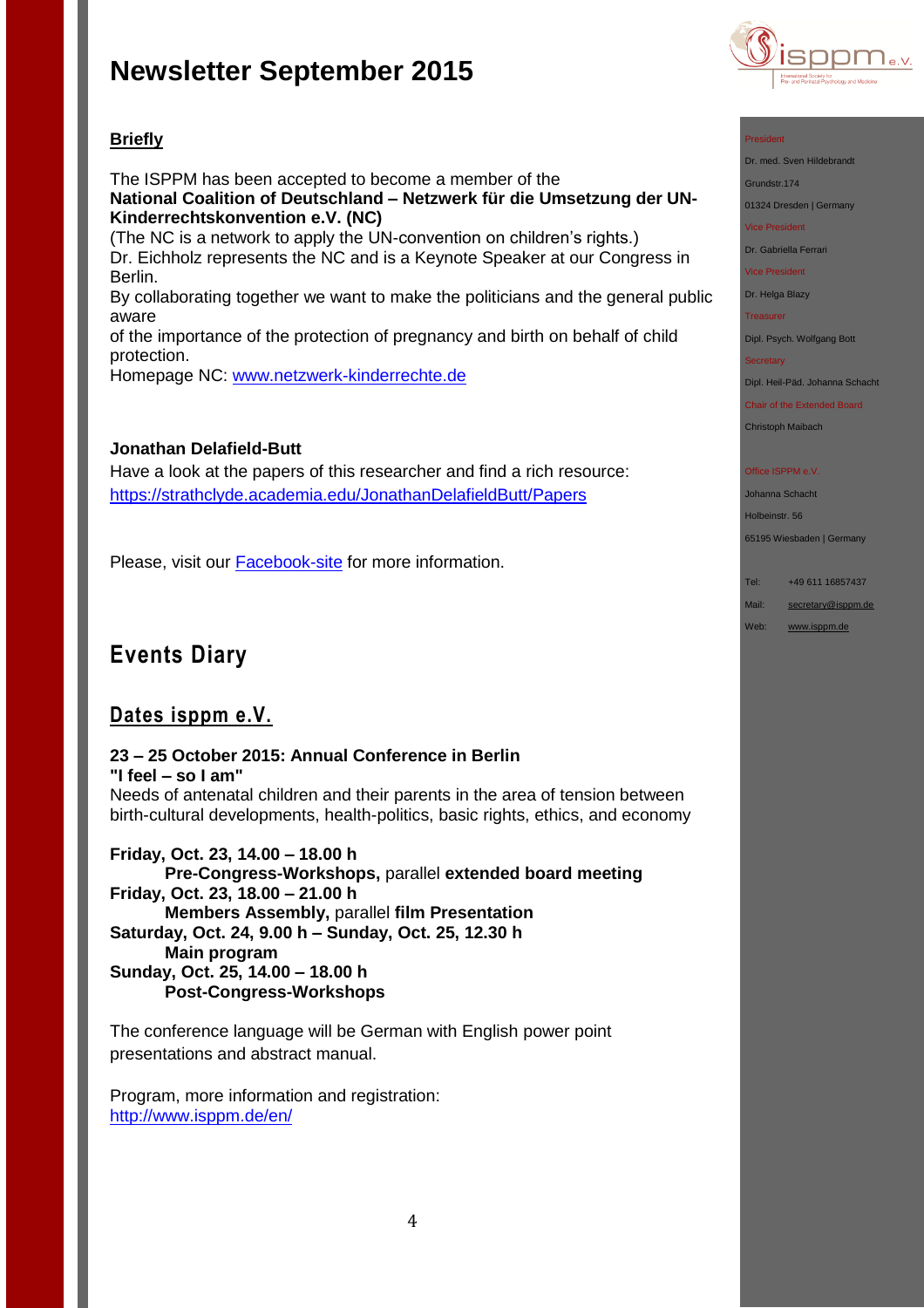

**10 – 12 June 2016 Bonding Analysis Conference in Cologne** Contact: Helga Blazy [nc-blazyhe@netcologne.de](mailto:nc-blazyhe@netcologne.de)

## **October 21 – 23, 2016: Annual Conference in Stolpen near Dresden** Working title:

# **Integration and coherence**

Prenatal Psychology in established science, research, education and practice of obstetrics, pediatrics and psychotherapy

# **Dates Conferences and Congresses**

**3/4 October 2015** Convegno Nazionale di Epigenetica Urbino, Italien [www.biosalusfestival.it/2015-04-27-10-55-40/convegno-di-epigenetica.html](http://www.biosalusfestival.it/2015-04-27-10-55-40/convegno-di-epigenetica.html)

# **10 October 2015, 9.00-17.30 h**

COLLOQUE INTERNATIONAL DE LA PRENATALITÉ **« L'Education Prénatale, une urgence pour notre société »** CPCV, 7 Rue Du Château De La Chasse, 95390, St. Prix, France



# OMAEP

Organisation Mondiale des Associations pour l'Education Prénatale Statut Consultatif Spécial auprès de l'ECOSOC

**17th/ 18th October 2015** Womb Twin Conference – Dublin, Ireland 2015 **The Twinless Twin – Understanding and Recovery**  The Lantern Centre, Dublin [http://www.wombtwin.com/conference-2015](http://www.wombtwin.com/conference-2015/4588428837?utm_source=Womb+Twin+newsletter&utm_campaign=f7c2af81ac-Newsletter+May+2015+2015&utm_medium=email&utm_term=0_189851c605-f7c2af81ac-421063393)

**December 3 – 6, 2015** APPPAH's 19th International Congress **Birth and Society: How Birth Impacts Society and how Society Impacts Birth.**

Keynote Speakers: Thomas Verny, MD, DPsych., DHL, FRCPC, FAPA, Barbara Findeisen, Dr. Jaak Panksepp, Dr. Gerlinde A. S. Metz, Robbie E. Davis-Floyd, PhD, Michael Mendizza**,** Karen Strange, CPM, Jeanne Ohm, D.C., and Peter Prontzos, PhD

[Registration here](http://r20.rs6.net/tn.jsp?f=001ow1wkvozei_88VPX53sV2VFa_ZuxEIVEKa01uLsN1mbdQzyyQdhs_FXedW1fhcbR0cAnBWKAa58XC3PwfiugTa1u-MPUS6Vonsz2fJNfQoB35pjIsF_7lD1CN_qw8TKu7v5JAd5plpwt_sJH1Yde9EazKKjwqyMJ21kbRBK73s3eVNH4L1EyhKr9FAjjkUSl1fgyAKzNeZsbRxoBWUe7j8en6Y0oQ_VI&c=LWshyrIfwgT0SZxQf9pomHGUyyn_Wvxtp2RWpyiRrhc-6I_2N51Iww==&ch=fzqAY8gzqrfAbvVlvh6O_uf6Y0uhLqpZVtR_fAmpQsLRiSXUV-TJkQ==)

### President

Dr. med. Sven Hildebrandt

Grundstr.174

01324 Dresden | Germany

Vice President

Dr. Gabriella Ferrari

Vice President

Dr. Helga Blazy

Treasurer

Dipl. Psych. Wolfgang Bott

### **Secretary**

Dipl. Heil-Päd. Johanna Schacht

Chair of the Extended Board Christoph Maibach

### **Office ISPPM e.V**

Johanna Schacht Holbeinstr. 56 65195 Wiesbaden | Germany

Tel: +49 611 16857437

Mail: [secretary@isppm.de](mailto:secretary@isppm.de)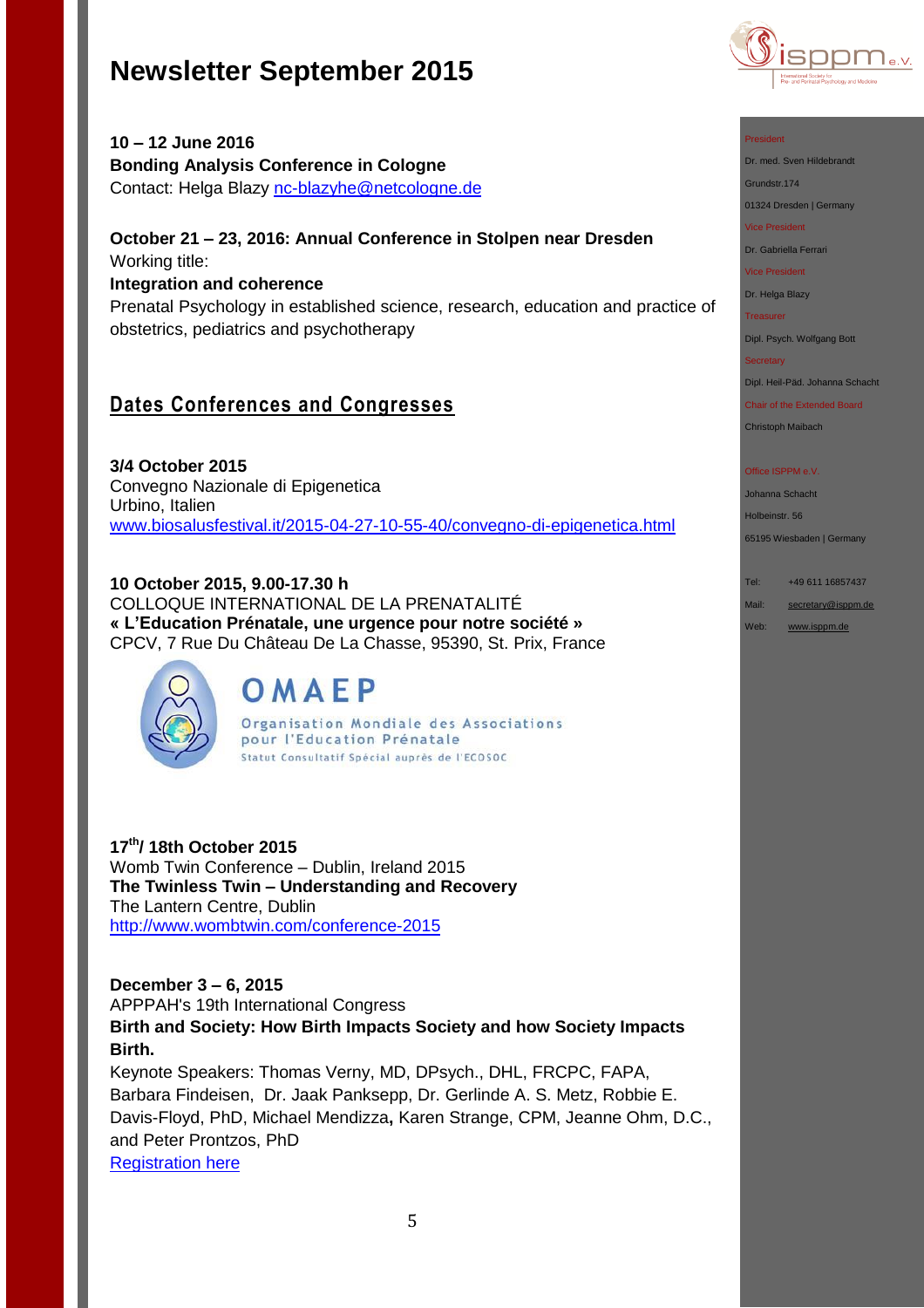

**January, 2016 Human Rights in Childbirth: India Conference** Bangalore, India [humanrightsinchildbirth.com/india-conference/](http://humanrightsinchildbirth.com/india-conference/)

**January 14 – 17, 2016 The World Congress on Recurrent Pregnancy Loss (WCRPL 2016)** Cannes, France



[www.wcrpl.com](http://www.wcrpl.com/)

**February 12/13, 2016 The 13th National Congress of the HSPPM**  Budapest

# **May 29 – June 2, 2016 15th WAIMH World Congress Infant Mental Health in a rapidly changing world: Conflict, adversity, and resilience**

Hosted by Israeli and Palestinian Infant Mental Health Associations, Prague



# **Further Education/Workshops**

For the first time in the Netherlands: **Integrative Baby Therapy Training** Trainings leader: Matthew Appleton Pre- and perinatal birth psychology: Professional and practice oriented one day intro: 23th January 2016 module 1: 11,12,13 march 2016 module 2: 10,11,12 June 2016 module 3: 7,8,9 October 2016 module 4: 27,28,29 January 2017 module 5: 19,20,21 Mai 2017



Dr. med. Sven Hildebrandt Grundstr.174

01324 Dresden | Germany

Vice President

Dr. Gabriella Ferrari

Vice President

Dr. Helga Blazy

Treasurer

Dipl. Psych. Wolfgang Bott

**Secretary** 

Dipl. Heil-Päd. Johanna Schacht

Chair of the Extended Board Christoph Maibach

Office ISPPM e.V

Johanna Schacht Holbeinstr. 56

65195 Wiesbaden | Germany

Tel: +49 611 16857437 Mail: [secretary@isppm.de](mailto:secretary@isppm.de)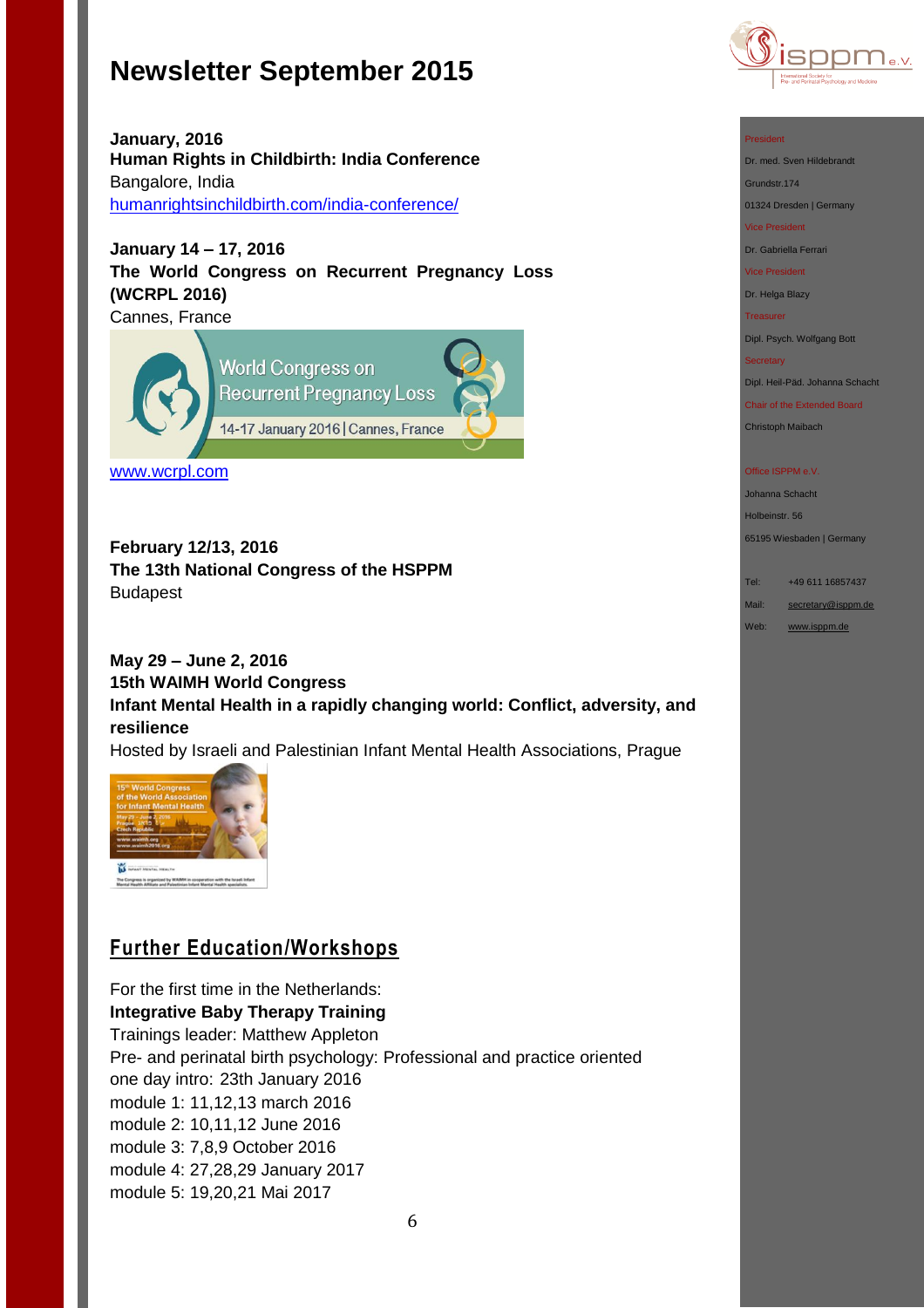module 6: 6,7,8 October 2017 Location: Rotterdam / The Hague area Information and registration: Yvonne Welling, E-Mail: [integrativebabytherapytraining@gmail.com](mailto:integrativebabytherapytraining@gmail.com) More information:<http://www.conscious-embodiment.co.uk/>

### **Advanced Embodiment Course**

Wtih Karlton und Kathryn Terry and Peter Schindler **Lessons from the hourglass**: 5 - 10 November 2015 **The Art of the Tryptic**: 12 - 17 November 2016 Seminarhotel Wasserfallen bei Basel (Schweiz) [http://www.ippe.info/courses/embodiment\\_hourglass\\_classes.html](http://www.ippe.info/courses/embodiment_hourglass_classes.html)  Registration: Max Peschek, [peschek.max@t-online.de,](mailto:peschek.max@t-online.de) +49 (0)421 7 3210

### Workshops with William Emerson: **Trauma, Shock, Twins and Doubles. The Discovery and Revival of Relational Intimacy** 22 - 27 September 2015 in Sternenberg, Switzerland

Kontact: Claudia Isler, Secretary SIRT, Bahnhofstrasse 16, 8344 Bäretswil, Telefon: 043 / 833 68 45, email: [info@sirt.ch](mailto:info@sirt.ch) [www.sirt.ch](http://www.sirt.ch/)

### **Trauma, Shock & Relational Intimacy**

6 - 11 October 2015 in Lienen, Germany Kontact: Margret Overdick, E-Mail [m.overdick@web.de,](mailto:m.overdick@web.de) Tel +49 251 260 255

## **NEW Professional Seminars with APPPAH:**

You can see about the complete Education Department offerings at [birthpsychology.com](http://birthpsychology.com/)

### **How children handle stress and trauma**

One-day Workshop with Dr. Aletha Solter (USA) So, 11 Oct. 2015, 9.00 bis 17.00 h In English with German translation Edith-Stein-Schule für soziale Berufe Rottweil, Germany registration: Tel.: +49 741 - 17 41 28 – 0, [graf@schulenfuersozialeberufe.de](mailto:graf@schulenfuersozialeberufe.de) More information: Anke Eyrich +49 7454 923 29



### President

Dr. med. Sven Hildebrandt

Grundstr.174

01324 Dresden | Germany Vice President

Dr. Gabriella Ferrari

Vice President

Dr. Helga Blazy

Treasurer

Dipl. Psych. Wolfgang Bott

#### **Secretary**

Dipl. Heil-Päd. Johanna Schacht

Chair of the Extended Board Christoph Maibach

### **Office ISPPM e.V**

Johanna Schacht Holbeinstr. 56 65195 Wiesbaden | Germany

Tel: +49 611 16857437

Mail: [secretary@isppm.de](mailto:secretary@isppm.de)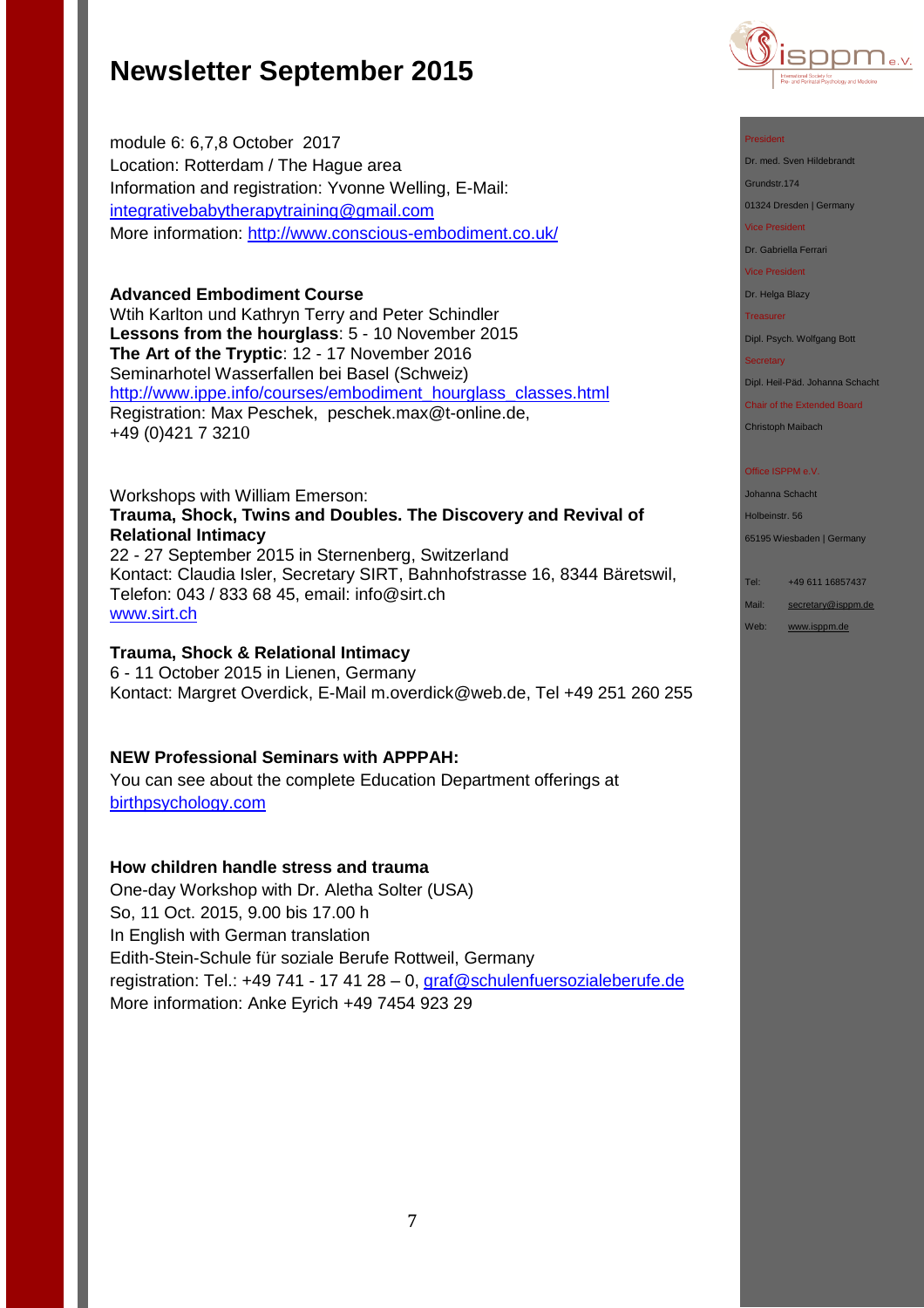



# **Karlton Terry will be in Basel twice for Baby Clinic: 23/24 April 2016 19/20 November 2016**

### **Foundation course**

2017-2020, with Max Peschek und Team in Parin, Germany: Information and registration: Max Peschek, [peschek.max@t-online.de](mailto:peschek.max@t-online.de) +49 (0)421 7 3210

# **Gems of Ancient Wisdom**

Workshop mit Antonella Sansone Before Conception throughout Pregnancy, Birth and Parenting A visit to the Himba, a tribe of Namibia, with images of their social life and allomothering

- Parenting and Infant Mental Health in the Context of our Lives and Society
- Indigenous Cultures as the Best Available Window into the Social Lives of our Ancestors Sustaining a Fulfilling Birth, Motherhood and Secure Attachment
- The Preconception and Prenatal Roots of Empathy, Compassion and Communal Care
- Practices to Develop Empathy and Compassion Fundamental for a Baby to **Thrive**
- How to Integrate Ancient Wisdom with Scientific Discoveries
- How to Prevent and Heal Birth and Developmental Trauma….. and Many More Fascinating Topics

For further details or to book a place contact: [antonellasansone8@gmail.com](mailto:antonellasansone8@gmail.com) Phone: 07947764431



### President

Dr. med. Sven Hildebrandt

Grundstr.174

01324 Dresden | Germany

### Vice President

Dr. Gabriella Ferrari

Vice President

Dr. Helga Blazy

Treasurer

Dipl. Psych. Wolfgang Bott

### **Secretary**

Dipl. Heil-Päd. Johanna Schacht

Chair of the Extended Board Christoph Maibach

### **Office ISPPM e.V**

Johanna Schacht Holbeinstr. 56 65195 Wiesbaden | Germany

Tel: +49 611 16857437 Mail: [secretary@isppm.de](mailto:secretary@isppm.de) Web: [www.isppm.de](http://www.isppm.de/)

# **Report**

VISIT TO THE 'MAMMANA'

## By Antonella Sansone-Southwood

I interviewed 88 years old Stella during my summer holiday in a little town of Southern Italy, San Nicola Arcella, overlooking a breath-taking sea coastline. Stella used to help deliver all the babies of that town, and those nearby, in their mother's home. Still a bright-minded enthusiastic lady, she said that difficult pregnancies and births were rare. This kind of midwife was called Mammana, which tells a lot indeed: a maternal figure who accompanied the woman throughout pregnancy, birth and first months of the baby's postnatal life, just as it still happens in indigenous and Aboriginal cultures. It is the consistency or 'familiarity', which sadly most Western modern birthing women are deprived of, an essential element in a natural uncomplicated birth. Stella was upset that